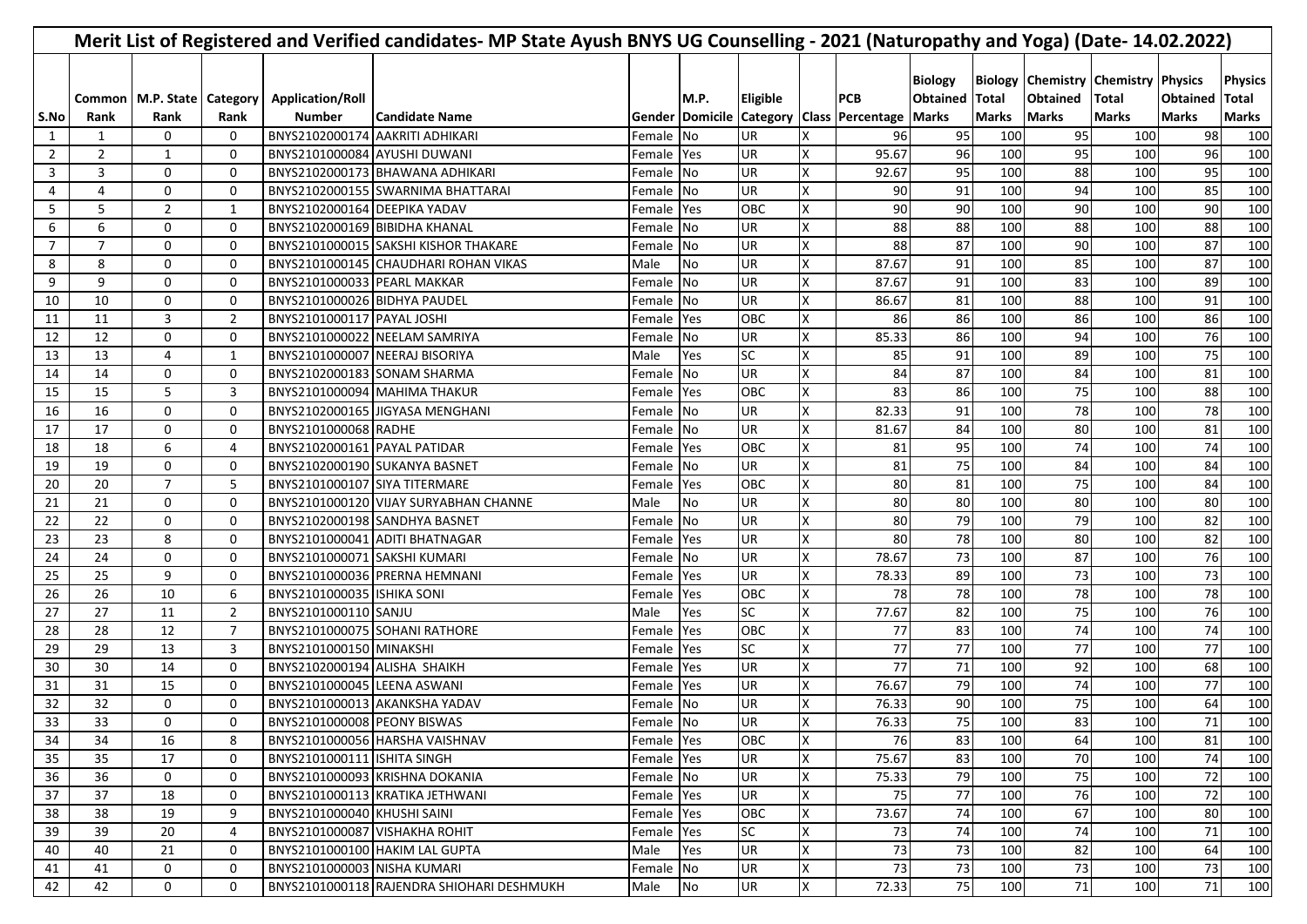|            |            |                       |                |                                          |                                          |                      |           |                 |                         |                                                                    | <b>Biology</b>  | <b>Biology</b> |                 | <b>Chemistry   Chemistry   Physics</b> |                                 | <b>Physics</b>      |
|------------|------------|-----------------------|----------------|------------------------------------------|------------------------------------------|----------------------|-----------|-----------------|-------------------------|--------------------------------------------------------------------|-----------------|----------------|-----------------|----------------------------------------|---------------------------------|---------------------|
|            | Common     | M.P. State   Category |                | <b>Application/Roll</b><br><b>Number</b> | <b>Candidate Name</b>                    |                      | M.P.      | <b>Eligible</b> |                         | <b>PCB</b>                                                         | <b>Obtained</b> | <b>Total</b>   | <b>Obtained</b> | Total<br><b>Marks</b>                  | <b>Obtained</b><br><b>Marks</b> | Total               |
| S.No<br>43 | Rank<br>43 | Rank<br>22            | Rank<br>10     | BNYS2101000034 ASHVANI YADAV             |                                          |                      | Yes       | <b>OBC</b>      | X                       | Gender   Domicile   Category   Class   Percentage   Marks<br>72.33 | 69              | Marks<br>100   | Marks<br>67     | 100                                    | 81                              | <b>Marks</b><br>100 |
| 44         | 44         | 23                    | 0              | BNYS2102000186 RITIKA SINHA              |                                          | Female<br>Female Yes |           | <b>UR</b>       | X                       | 72                                                                 | 78              | 100            | 80              | 100                                    | 58                              | 100                 |
| 45         | 45         | $\mathbf 0$           | 0              |                                          | BNYS2101000069 INDRAMAN YADAV            | Male                 | No        | <b>UR</b>       | X                       | 71.33                                                              | 85              | 100            | 67              | 100                                    | 62                              | 100                 |
| 46         | 46         | 24                    | 5              |                                          | BNYS2101000057 MONIKA SOMKUWAR           | Female Yes           |           | <b>SC</b>       | X                       | 71.33                                                              | 78              | 100            | 73              | 100                                    | 63                              | 100                 |
| 47         | 47         | 0                     | 0              |                                          | BNYS2101000054 SHRADDHA SAXENA           | Female No            |           | <b>UR</b>       | X                       | 71                                                                 | 66              | 100            | 81              | 100                                    | 66                              | 100                 |
| 48         | 48         | 25                    | 0              |                                          | BNYS2102000203 SHUBHAM SINGH RAJPUT      | Male                 | Yes       | <b>UR</b>       | Χ                       | 70.33                                                              | 63              | 100            | 79              | 100                                    | 69                              | 100                 |
| 49         | 49         | 26                    | 0              |                                          | BNYS2101000149 MANSI KHEMARIYA           | Female Yes           |           | <b>UR</b>       | Χ                       | 70                                                                 | 70              | 100            | 70              | 100                                    | 70                              | 100                 |
| 50         | 50         | 27                    | 0              |                                          | BNYS2102000197 JHANKRIT VIJAYWAR         | Male                 | Yes       | <b>UR</b>       | Χ                       | 69                                                                 | 77              | 100            | 63              | 100                                    | 67                              | 100                 |
| 51         | 51         | 0                     | 0              |                                          | BNYS2101000085 MANSI PRABHAKAR AMBALWAR  | Female No            |           | <b>UR</b>       | Χ                       | 69                                                                 | 72              | 100            | 65              | 100                                    | 70                              | 100                 |
| 52         | 52         | 28                    | 0              | BNYS2102000187 NITYA GUPTA               |                                          | Female Yes           |           | <b>UR</b>       | X                       | 68.67                                                              | 67              | 100            | 60              | 100                                    | 79                              | 100                 |
| 53         | 53         | $\mathbf 0$           | $\mathbf 0$    |                                          | BNYS2101000029 VAISHNAVI PRABHAKAR BHOIR | Female No            |           | <b>UR</b>       | X                       | 67.67                                                              | 80              | 100            | 64              | 100                                    | 59                              | 100                 |
| 54         | 54         | 29                    | 0              |                                          | BNYS2101000062 VISHALAKSHI RAJORIA       | Female               | Yes       | <b>UR</b>       | X                       | 67.67                                                              | 67              | 100            | 68              | 100                                    | 68                              | 100                 |
| 55         | 55         | 30                    | 6              |                                          | BNYS2101000102 RACHIL MESHRAM            | Female               | Yes       | <b>SC</b>       | X                       | 67                                                                 | 84              | 100            | 62              | 100                                    | 55                              | 100                 |
| 56         | 56         | 31                    | 11             |                                          | BNYS2101000005 SONA KUSHWAHA             | Female               | Yes       | <b>OBC</b>      | X                       | 67                                                                 | 67              | 100            | 67              | 100                                    | 67                              | 100                 |
| 57         | 57         | 32                    | $\overline{7}$ |                                          | BNYS2102000159 DURGA PRASAD TENTWAR      | Male                 | Yes       | <b>SC</b>       | X                       | 66.67                                                              | 84              | 100            | 55              | 100                                    | 61                              | 100                 |
| 58         | 58         | 33                    | 12             | BNYS2102000199 SRISHTI PATEL             |                                          | Female               | Yes       | <b>OBC</b>      | $\times$                | 66.67                                                              | 72              | 100            | 70              | 100                                    | 58                              | 100                 |
| 59         | 59         | 34                    | 13             |                                          | BNYS2101000023 SHIKHA NANDINI RAJAK      | Female               | Yes       | <b>OBC</b>      | x                       | 66                                                                 | 75              | 100            | 64              | 100                                    | 59                              | 100                 |
| 60         | 60         | 35                    | $\mathbf{1}$   | BNYS2102000160 PARIDHI JOSHI             |                                          | Female               | Yes       | <b>EWS</b>      | $\overline{\mathsf{x}}$ | 65.67                                                              | 76              | 100            | 60              | 100                                    | 61                              | 100                 |
| 61         | 61         | 36                    | 14             | BNYS2101000065 VIJAY SAI MATRE           |                                          | Male                 | Yes       | <b>OBC</b>      | x                       | 65.67                                                              | 71              | 100            | 69              | 100                                    | 57                              | 100                 |
| 62         | 62         | 0                     | 0              | BNYS2101000010 SANSKRUTI                 |                                          | Female               | <b>No</b> | <b>UR</b>       | x                       | 65.33                                                              | 83              | 100            | 57              | 100                                    | 56                              | 100                 |
| 63         | 63         | 37                    | 0              |                                          | BNYS2101000028 SAMRADDHI NEEMA           | Female               | Yes       | <b>UR</b>       | X                       | 65.33                                                              | 77              | 100            | 62              | 100                                    | 57                              | 100                 |
| 64         | 64         | 0                     | 0              |                                          | BNYS2101000002 JAHANAVI VERMA            | Female               | No        | <b>UR</b>       | X                       | 64                                                                 | 68              | 100            | 65              | 100                                    | 59                              | 100                 |
| 65         | 65         | 0                     | 0              | BNYS2101000143 ARYA UJJAINI              |                                          | Female               | <b>No</b> | <b>UR</b>       | X                       | 63.67                                                              | 70              | 100            | 66              | 100                                    | 55                              | 100                 |
| 66         | 66         | 38                    | 0              | BNYS2101000099 NIMRA SIDDIQUI            |                                          | Female               | Yes       | <b>UR</b>       | X                       | 63.33                                                              | 82              | 100            | 55              | 100                                    | 53                              | 100                 |
| 67         | 67         | 39                    | 0              | BNYS2101000097 ANKIT DWIVEDI             |                                          | Male                 | Yes       | <b>UR</b>       | X                       | 63.33                                                              | 75              | 100            | 59              | 100                                    | 56                              | 100                 |
| 68         | 68         | $\mathbf 0$           | 0              | BNYS2102000154 SHABRINISHA S             |                                          | Female               | No        | <b>UR</b>       | Χ                       | 63.25                                                              | 133             | 200            | 64              | 100                                    | 56                              | 100                 |
| 69         | 69         | 40                    | 0              | BNYS2101000012 PALAK SHUKLA              |                                          | Female               | Yes       | <b>UR</b>       | X                       | 63                                                                 | 63              | 100            | 63              | 100                                    | 63                              | 100                 |
| 70         | 70         | 41                    | 15             | BNYS2101000042 ALEEZA KHAN               |                                          | Female               | Yes       | OBC             | X                       | 63                                                                 | 63              | 100            | 63              | 100                                    | 63                              | 100                 |
| 71         | 71         | 42                    | $\overline{2}$ |                                          | BNYS2101000021 LOCHNA RAMRAKHYANI        | Female               | Yes       | <b>EWS</b>      | X                       | 62.67                                                              | 64              | 100            | 58              | 100                                    | 66                              | 100                 |
| 72         | 72         | 0                     | 0              |                                          | BNYS2101000024 SANIYA MAHESH GAGNANI     | Female               | <b>No</b> | <b>UR</b>       | x                       | 62.33                                                              | 68              | 100            | 59              | 100                                    | 60                              | 100                 |
| 73         | 73         | 0                     | 0              | BNYS2101000027 AKANSHA JAIN              |                                          | Female               | <b>No</b> | <b>UR</b>       | $\times$                | 62.33                                                              | 66              | 100            | 65              | 100                                    | 56                              | 100                 |
| 74         | 74         | 43                    | 0              |                                          | BNYS2102000171 SHREYANSHI TIWARI         | Female Yes           |           | <b>UR</b>       | X                       | 62.33                                                              | 51              | 100            | 78              | 100                                    | 58                              | 100                 |
| 75         | 75         | 44                    | 8              | BNYS2101000011 AAKASH SINGH              |                                          | Male                 | Yes       | <b>SC</b>       | X                       | 62                                                                 | 72              | 100            | 60              | 100                                    | 54                              | 100                 |
| 76         | 76         | 45                    | 16             |                                          | BNYS2101000067 AMISHA KUMAWAT            | Female Yes           |           | <b>OBC</b>      | x                       | 62                                                                 | 63              | 100            | 66              | 100                                    | 57                              | 100                 |
| 77         | 77         | 0                     | 0              |                                          | BNYS2101000114 SHAIKH NOMAN AHMED        | Male                 | No        | <b>UR</b>       | X                       | 62                                                                 | 57              | 100            | 65              | 100                                    | 64                              | 100                 |
| 78         | 78         | 46                    | 0              |                                          | BNYS2101000064 SANJAY KUMAR YADAV        | Male                 | Yes       | <b>UR</b>       | X                       | 61.67                                                              | 66              | 100            | 68              | 100                                    | 51                              | 100                 |
| 79         | 79         | 0                     | 0              |                                          | BNYS2101000044 ANANYA DWIVEDI            | Female No            |           | UR              | Χ                       | 61                                                                 | 63              | 100            | 70              | 100                                    | 50                              | 100                 |
| 80         | 80         | 0                     | 0              | BNYS2102000192 SAROJ KUMARI              |                                          | Female No            |           | UR              | X                       | 60.67                                                              | 62              | 100            | 54              | 100                                    | 66                              | 100                 |
| 81         | 81         | 0                     | 0              |                                          | BNYS2101000000 HEMPREET KAUR KHURANA     | Female No            |           | UR              | X                       | 60.67                                                              | 61              | 100            | 61              | 100                                    | 60                              | 100                 |
| 82         | 82         | 47                    | 9              |                                          | BNYS2101000077 DURGESH CHAUDHARY         | Male                 | Yes       | <b>SC</b>       | Χ                       | 60.33                                                              | 69              | 100            | 65              | 100                                    | 47                              | 100                 |
| 83         | 83         | 48                    | 0              | BNYS2102000200 L GAYATRI ARYA            |                                          | Female Yes           |           | <b>UR</b>       | Χ                       | 60                                                                 | 63              | 100            | 51              | 100                                    | 66                              | 100                 |
| 84         | 84         | 49                    | 17             | BNYS2101000060 NEETU MEENA               |                                          | Female Yes           |           | OBC             | Χ                       | 59.67                                                              | 75              | 100            | 50              | 100                                    | 54                              | 100                 |
| 85         | 85         | 50                    | 10             | BNYS2102000202 RIYA BAMNIYA              |                                          | Female Yes           |           | <b>SC</b>       | Χ                       | 59                                                                 | 65              | 100            | 55              | 100                                    | 57                              | 100                 |